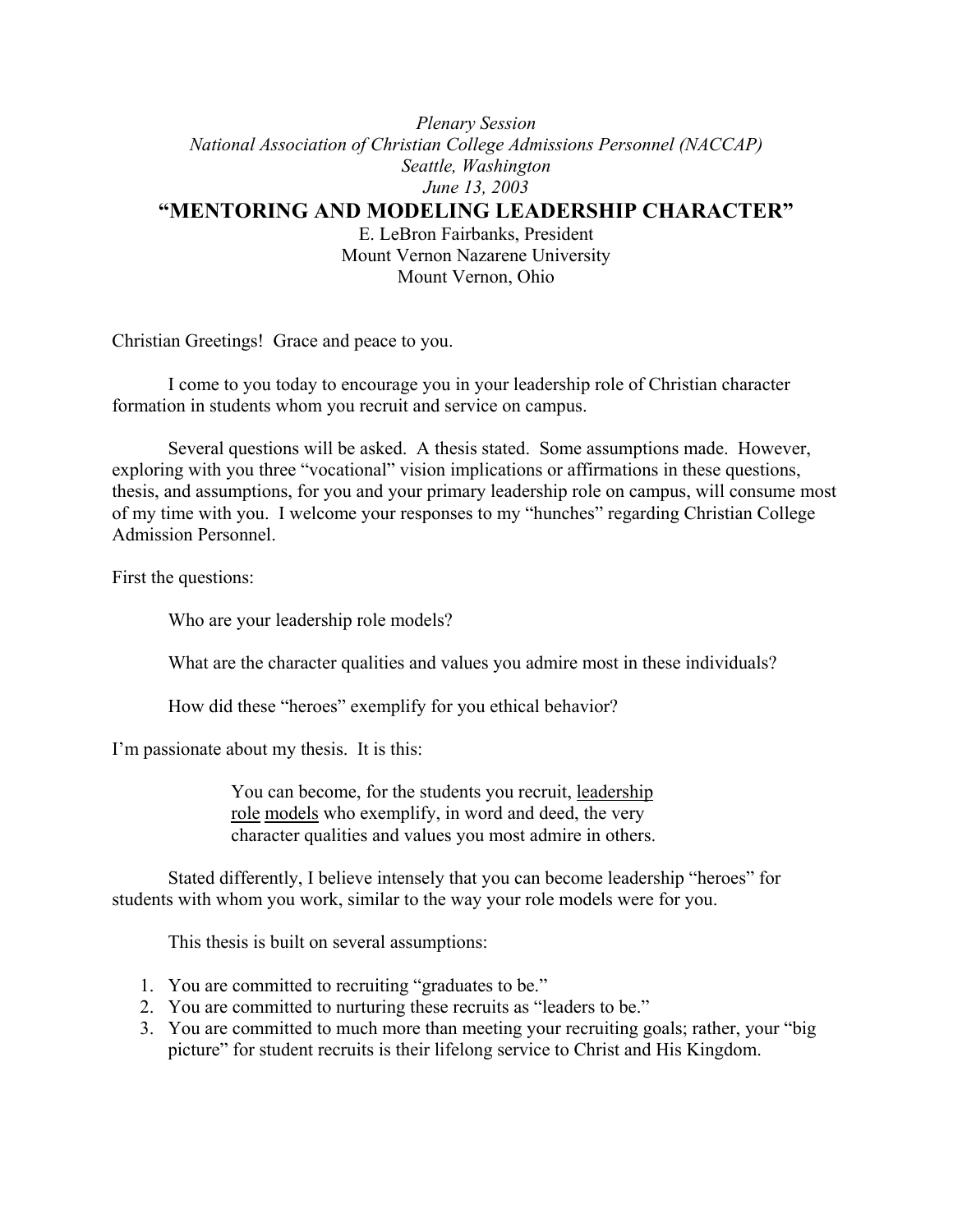In other words, "enrollment-driven as you and the institution you serve may be, you are more driven by the development of Christian character and values in these "graduates and leaders to be."

This passion, grounded in these assumptions, set you apart from most of your counterparts in secular institutions. For Christian College Admissions Personnel, these "driving forces" embedded in a "vocational" vision hold you steady when enrollment pressures mount and institutional expectations rise. Because of this passion and perspective, you belong at the leadership "table" along side administrators and faculty when student development and leadership character issues are discussed.

I'm convinced that this emerging vocational vision will impact you profoundly as you seek to increase your leadership effectiveness with students. The motivation for reaching enrollment goals will be deeply theological. You are recruiting and retaining "graduates and leaders to be," for lifelong service to Christ and His Kingdom.

And, in the process, these students with whom you work will "pass on" to others what has been modeled before them! They, in turn, will become leadership role models for others, as you were to them, and as others were to you!

This is what you "see" theologically when you work with students whom you recruit and seek to retain on campus.

For this to happen, in the context of the minutia of your work, what "vocational" affirmations must you make or theological vision must you "see" regarding the students with whom you work? I think there are at least three:

- The PROOF of leading . . . is in the qualitative growth of the led, as individuals and as group members.
- The PURPOSE of leading . . . is to nurture good and godly character *(II Peter 3:11-12)* in the "graduates and leaders to be."
- The PROCESS of leading . . . is in modeling before our recruits what it is we seek to "pass on" to them.

I want to explore with you more fully these "affirmations":

# **Affirmation #1:**

# **The Proof of Leading . . . is in the qualitative growth of the led-- as individuals and as group members.**

The late Dr. Harold Reed, in his excellent book, *The Dynamics of Leadership*, stated,

"Leadership is known by the personalities it enriches, not by those it dominates or captivates. Leadership is not a process of exploitation of others for extraneous ends. It is a process of helping others to discover themselves in the achieving of aims which have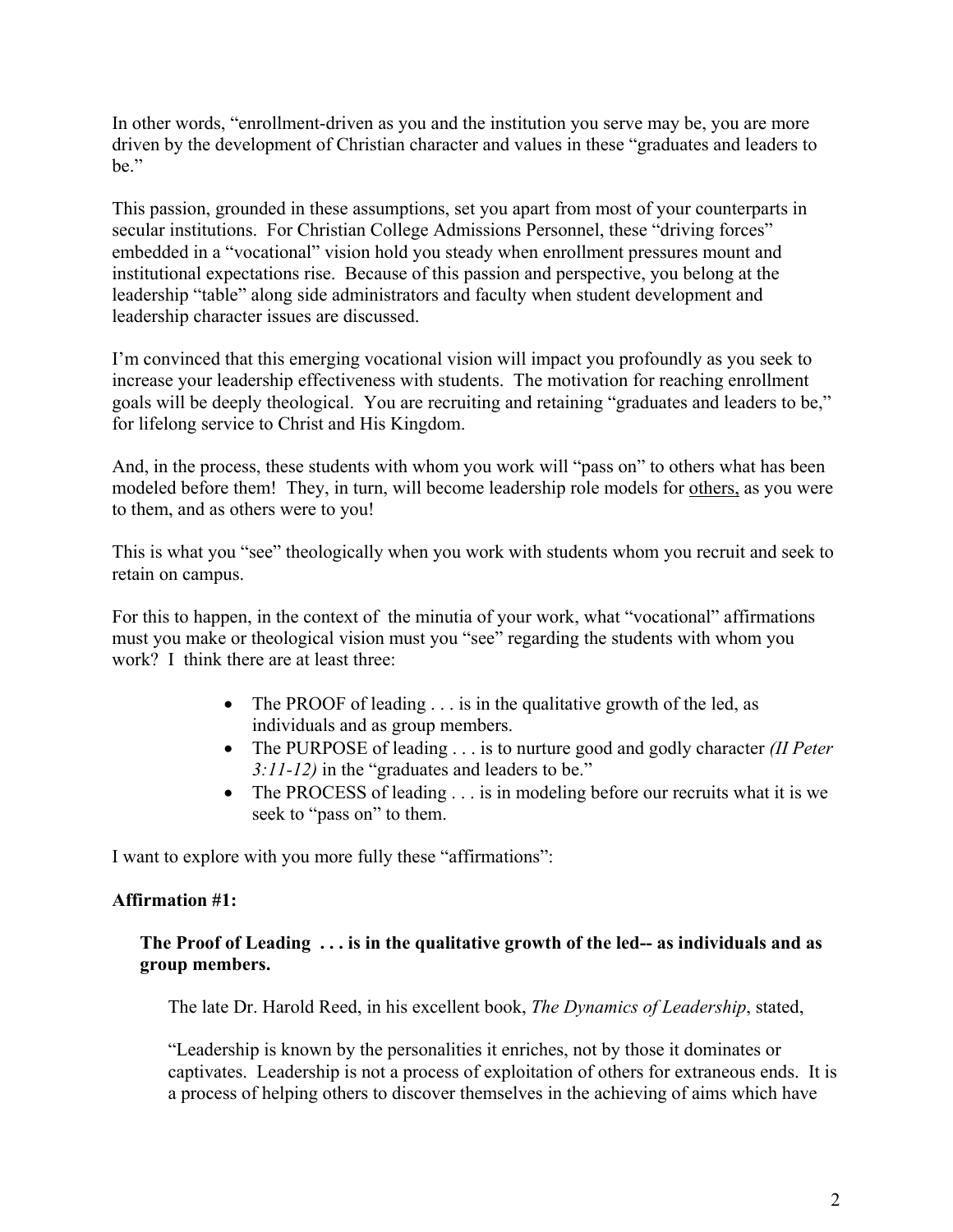become intrinsic to them. The proof of leading is in the qualitative growth of the led as individuals and as group members."

 "Your care for others is your measure of greatness." What a profound concept! Again, "your care for others is your measure of greatness."

Who are your leadership heroes? I surmise that, what other qualities the individuals possessed, those individuals "enriched" you. You felt better when you left their presence. Stronger. More confident. Assured you could do what was asked of you.

Why is it that we feel very "small" when we leave the presence of some persons; and very "big" when we leave the presence of others? I want to lead and interact with others so that the latter characterizes me.

The late Robert Greenleaf, in his classic text, *Servant Leadership*, asks the difficult question: "do those served grow as persons; do they, while being served, become healthier, wiser, freer, more autonomous, more likely themselves to become servants?"

Greenleaf and Reed prod us to explore the rich relationship between the leader and the led. Particularly, these men are passionate about values, goals, and attitudes necessary for a leader to exemplify in order to bring out the best in those served, and equip them to grow as persons, more likely themselves to become servants. The question for those of us who work with students is this: How can we lead and work with students in such a way that they grow in this process?

My definition of leadership, in part, affirms that:

"leadership is humble service to others…for the purpose of enabling them, through teaching and example…to understand, accept, and fulfill their ministry to each other, their responsibility in their assignment, and their mission to the world."

Kouzer and Posner state that "Leadership is an affair of the heart, not of the head":

They continue, "We suspect the best kept secret of successful leaders is love: being in love with leading, with the people who do the work, with what their organizations produce, and with those who honor the organizations by using it's work. Leadership is an affair of the heart, not of the head." *(The Leadership Challenge, 1995)*

Over the years, I have been influenced in my understanding of leadership by the late Roman Catholic theologian, Henri Nouwen. In his book entitled, *Compassion,* he talks about caring for others. His words are instructive to us as leaders.

The word "care" finds its root in the Celtic term "kara," which means lament. The basic meaning of care is "to grieve, to experience sorrow, to cry out with." I am struck by the background of the word "care" because we tend to look at caring of the strong toward the weak, of the powerful toward the powerless, of the "haves" toward the "have-nots."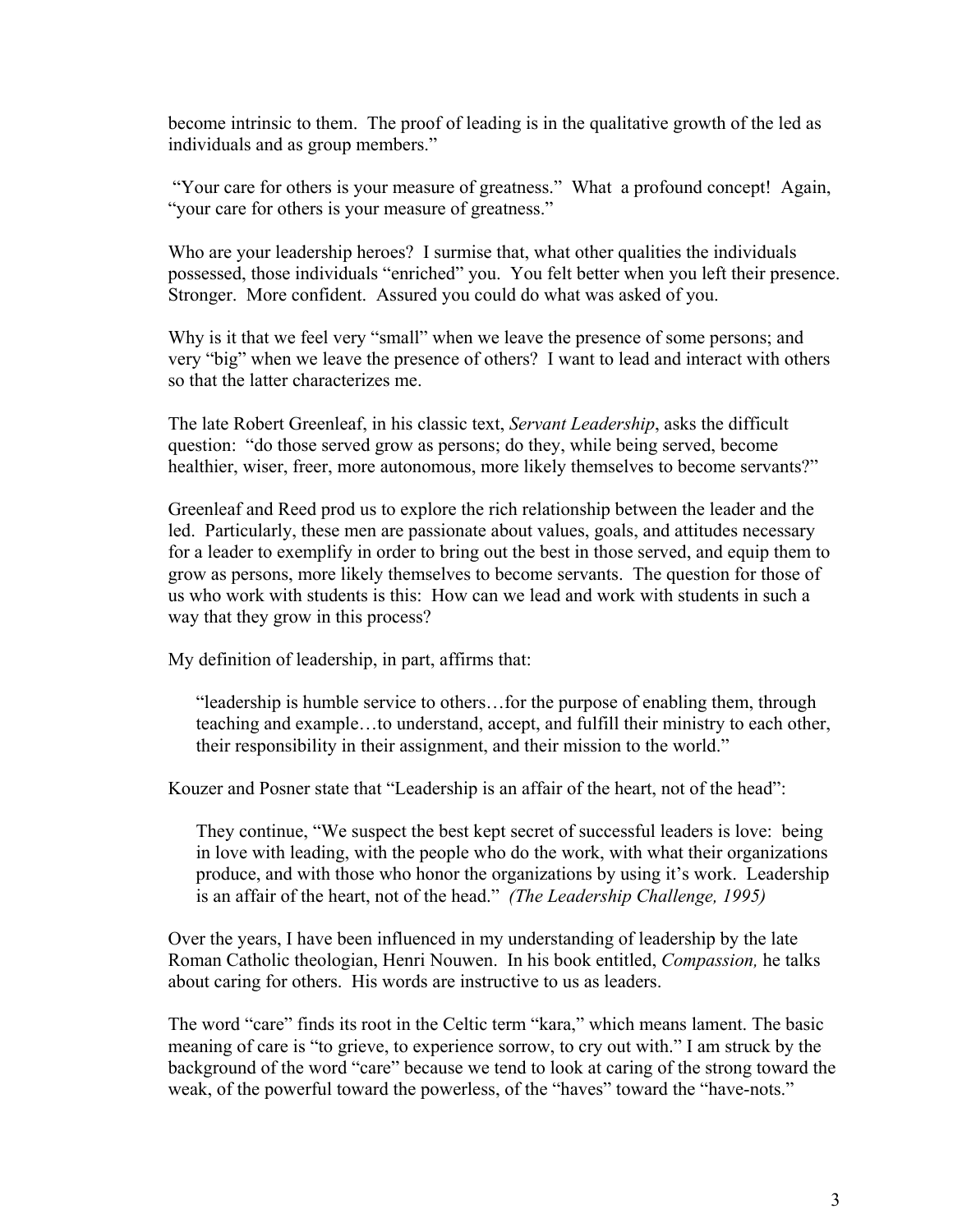### **I am coming to understand that compassion is not a skill which we acquire. Rather, it is a quality of the human heart which must be revealed.**

Nouwen often stated that you cannot get a Ph.D. in caring. He helped me to realize that when we see the other person and discover in that person gentleness, tenderness, and other beautiful gifts which he or she is not able to see, then our compassionate heart is revealed!

What a profound thought! **Our compassionate heart is revealed as we enable others to see what they have not, nor cannot, see in themselves!** We are talking about caring relationships with people. To be compassionate is not, first of all, something we do for others, but rather it is discovering with others their divinely given resources and inner qualities. It is a way of being present with others and standing with them in their times of need. I'm slowly coming to see that God wants us to be with others…not to prove that we are valuable to them.

Nouwen also opened my eyes to the rich practice of hospitality as a way of life fundamental to Christian tradition for seventeen hundred years of the Christian church. It is a concept which has the potential of transforming relationships with those with whom we live and work.

I have wrestled with the biblical and historic understanding of hospitality in the Christian tradition including its pain, limitations and the leadership implications.

Traditionally, the term "hospitality" is not limited to receiving a stranger into our homes – although it surely includes this dimension. Fundamentally, it is a core attitude toward others, which can be expressed by a great variety of behaviors. Hospitality, biblically understood, challenges us to relate to others as if we were relating to Christ Himself.

"Hospitality" means primarily the "creation of free space" – making room where the strange and the stranger can enter and become a friend. It is being to others with whom you live and work, a "living witness of the risen Christ." The gift of hospitality is the opportunity we provide for the guest, the stranger, the friend or co-worker to find his or her own way, even in the context of differences of thought or behavior that may exist.

With this perspective, the attitude of hospitality helps us to make room or create space for those with whom we live and work. It often provides the opportunity for those individuals to enter into deeper contact with himself, or herself, with others, and with God. The result is often a healing relationship and the creation of a community of workers.

As we cultivate the leadership art of hospitality, biblically and theologically understood, we often serve "angels of God" without even knowing it. It is an art we need to nurture. Former pro basketball star James Worthy affirmed, regarding his University of North Carolina basketball coach, Dean Smith, "My development as a person was as important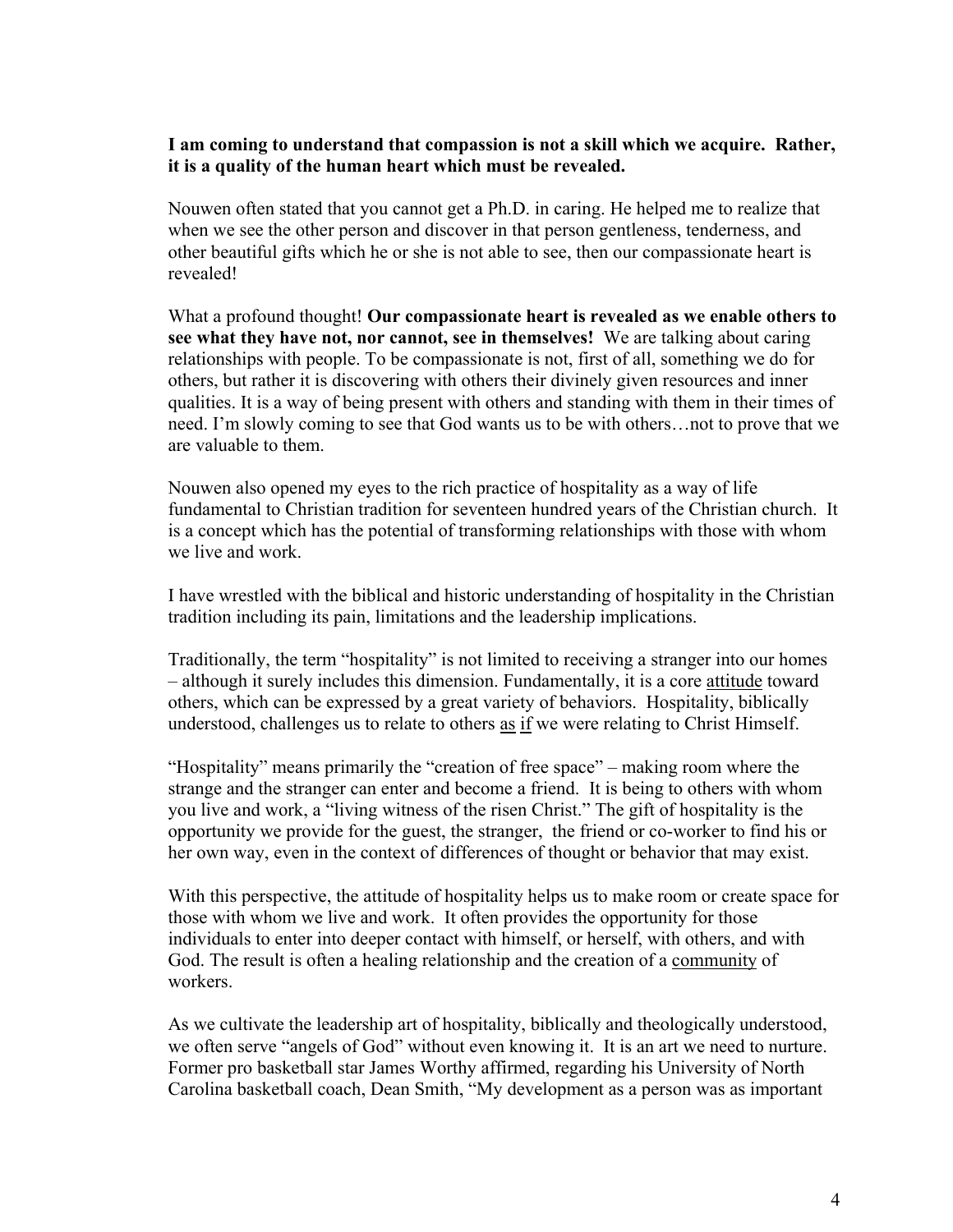to him as my development as a player." Again, Reed reminds us, "Leadership is known by the personalities it enriches, not by those it dominates or captivates." The proof of leading is reflected in the qualitative growth of the led — individually and as group members.

### **Affirmation #2:**

### **The Purpose of Leading . . .is to nurture good and godly character (II Peter 3:11-12) in the "graduates and leaders to be."**

In the New Testament, Peter asks the character question: "What sort of people ought we to be?" (II Peter 3:11-12) He is quick to give his answer: "Men and women of good and godly character."

D. L. Moody once wrote, "If I take care of my character, my reputation will take care of itself." Character is different from reputation. Listen to William Davis discuss the difference:

| Reputation is what you are supposed to be;                           |  |  |  |  |
|----------------------------------------------------------------------|--|--|--|--|
| character is what you are                                            |  |  |  |  |
| Reputation is what you have when you come to a new community;        |  |  |  |  |
| character is what you have when you go away.                         |  |  |  |  |
| Reputation is made in a moment;                                      |  |  |  |  |
| character is built in a lifetime                                     |  |  |  |  |
| Reputation makes you rich or makes you poor;                         |  |  |  |  |
| character makes you happy or makes you miserable                     |  |  |  |  |
| Reputation is what men say about you on your tombstone;              |  |  |  |  |
| character is what the angels say about you before the throne of God. |  |  |  |  |

Character does count! Character is who we are when no one else is around and who we are in the pressure times of our lives. Character is the sum total of our values, priorities, commitments and decisions. Character springs from the core values by which we build our lives. Character captures what it is we most want our children to inherit from us. Character is always the wellspring and foundation of our outward actions.

Peter identifies the character qualities he believes are necessary for us to be effective in our work and to become leaders of "good and godly character." He mentions the qualities of faith, goodness, knowledge (or discernment), self-control, perseverance, godliness, brotherly kindness, and love.

This list parallels another list in Ephesians 4:2 – humility, gentleness, patience and kindness."

The Old Testament prophet Micah *(6:8)* asked, "And what does the Lord require of you but to act justly, to love mercy, and to walk humbly with your God."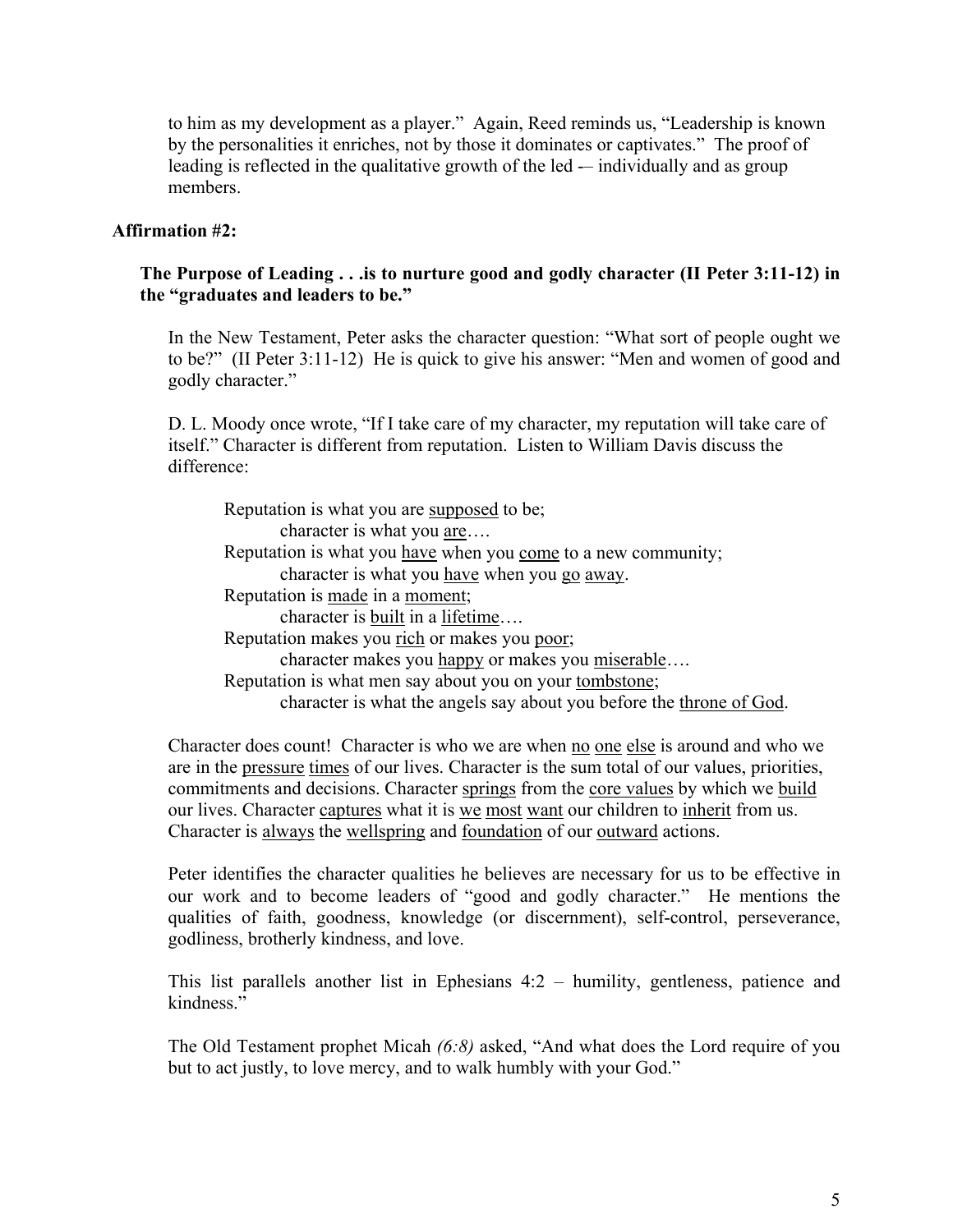These character qualities characterize us at our best and convicts us at our worst.

Too often, I'm afraid people around us see or hear the opposite of the above mentioned character qualities. I am convicted when my colleagues hear or see from me a cynical tongue, a judgmental spirit, a negative attitude, a condescending demeanor, manipulation, lying, cheating, or immorality.

These negative attitudes and behaviors, if we do not guard against them, can eat us  $-$  and our co-workers – alive!

Dr. Francis Hesselbein, executive editor of *Leader to Leader* publication, stated recently at a conference I attended, "Leadership is about who you are, not what you do."

What are the core values of the organization you serve? Have you identified your personal foundational values by which you desire to live your lives?

The second of three foundational values for Mount Vernon Nazarene University affirms:

We respect others. Therefore, we value and stand for...

- 1. A Magnanimous Spirit
- 2. A Servant Mentality
- 3. A Trustworthy Character
- 4. A Positive Influence
- 5. A Courteous Response
- 6. A Giving Motivation
- 7. An Appreciative Attitude

These are leadership character qualities, and again, characterize us at our best and convict us at our worst. They express some core values if we want to grow personally and professionally and if we want to help our colleagues to grow.

Character springs from the core values by which we build our lives and nurture others. At our best and when we are truest to our leadership purpose, leadership character development in ourselves and in those around us is the heart and soul – the driving force and passion – of leading.

# **Affirmation #3:**

#### **The Process of Leading . . . is in modeling before our recruits what it is we seek to "pass on" to them.**

With this affirmation, we are confronted with communicating a lifestyle that is selfgiving to the core. But how do you communicate to future leaders a lifestyle? How do you teach commitments, priorities, values, and disciplines? How do you "pass on" a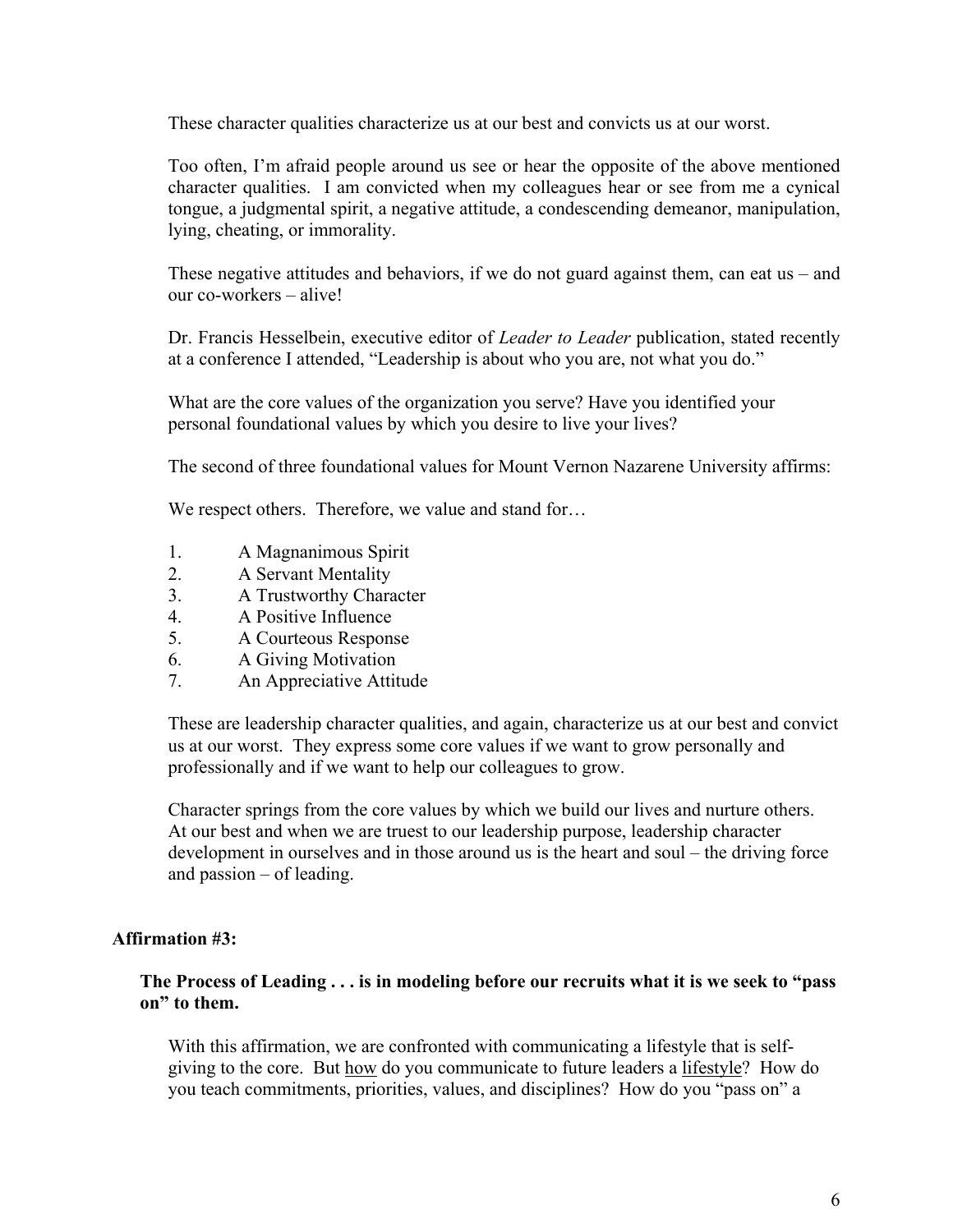leadership lifestyle that reflects a passion for the qualitative growth of the led and a pursuit for character development in the leaders and also the led? How do you teach a lifestyle?

Whatever else it means, it demands taking seriously the principle of imitation, or modeling, before the led what it is we seek to pass on to them.

Gandhi said, "We must be the change we seek to produce in others."

What is it about ourselves as leaders do we want our colleagues and co-workers to catch from us? We want our people to catch a servant spirit, committed to motivating, equipping and enabling them to serve others. This is success for the servant leader.

And it is more caught than taught!

Modeling or "exampling" is related to mentoring. Mentoring, according to Bob Beihl in his book, *Mentoring*, "is a lifelong relationship in which a mentor helps his protégé reach her or his God-given potential." A mentor communicates in word and deed that character is more important than comfort. Mentors communicate more by example than by words the truth that those around me need me to be available to them, not to prove how valuable I am to them. We can be known as individuals who go around doing good.

Five questions I ask myself frequently in my personal lifelong pursuit of leadership character development:

- 1. Will this action strengthen me spiritually?
- 2. Would I want my wife, my son, or my best friend to copy this action of mine?
- 3. Does this action violate a biblical principle?
- 4. Does this action strengthen the body of Christ?
- 5. Would an unbelieving friend be attracted to Christ and the Christian faith by my behavior?

I like to ask these basic mentoring questions to an individuals or groups with whom I work:

What kind of future do you envision for your church or ministry assignment?

What are your dreams for yourself or for the group for which you are responsible?

How are you doing, personally?

How are you progressing in your ministry assignment?

How can I help you?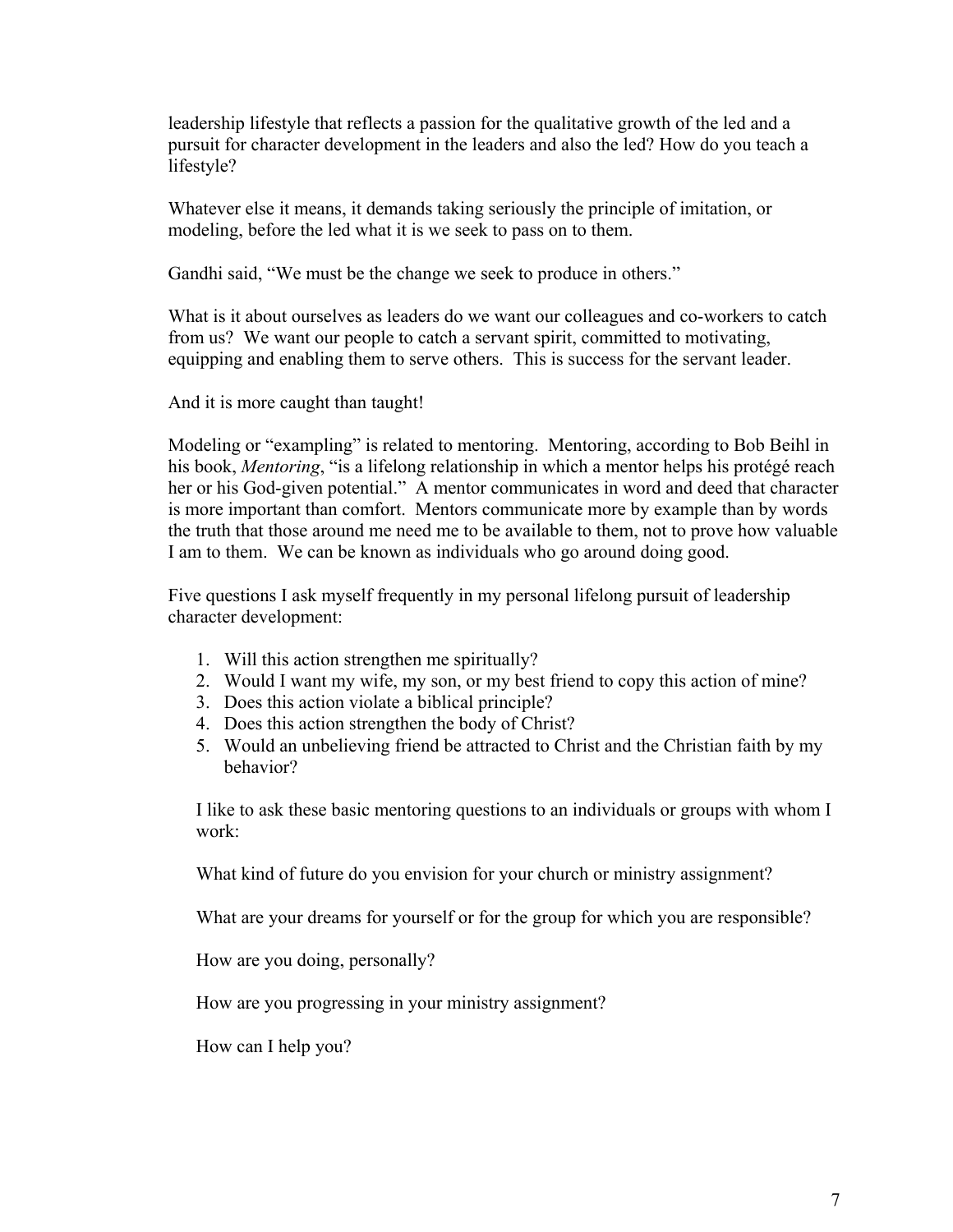In the mentoring relationship, discussions frequently take place around these "frequent" mistakes of a leader:

| <b>FREQUENT MISTAKES</b>             | <b>NECESSARY ALTERNATIVES</b> |
|--------------------------------------|-------------------------------|
| 1. inconsistency                     | consistency                   |
| 2. indecisive                        | decisive                      |
| 3. duplicity                         | integrity                     |
| (saying one thing and doing another) | (what you say is what you do) |
| 4. reactive                          | proactive                     |
| 5. "forked tongue" (lying)           | honesty                       |
| 6. impure motive                     | pure motive                   |
| 7. lack of "stick-to-itiveness"      | tenacity                      |
| 8. "jumping around"                  | staying power                 |
| 9. talks too much                    | listens before speaking       |
| 10. disloyalty                       | loyalty                       |

Questions I ask periodically to the leadership team at MVNU (to whom I feel a keen mentoring responsibility) are:

- 1. Has your faith been strengthened or weakened as a result of your work at MVNU?
- 2. In what ways do your spiritual gifts match the responsibilities assigned to you?
- 3. With which of the MVNU core values (see booklet, *"For This We Stand"*) do you agree with most? Least? Which one needs strengthened or eliminated?
- 4. What questions do you have for me?
- 5. How may I help you?

Mentoring agendas differ vastly according to need, purpose, time, money and personnel. Be proactive; not reactive.

Modeling is the primary method or process by which leaders "pass on" the fundamental character qualities and values needed in future leaders.

# *Conclusion:*

I conclude by restating my thesis:

You can become, for the students you recruit, leadership role models who exemplify, in word and deed, the very character qualities and values you most admire in others.